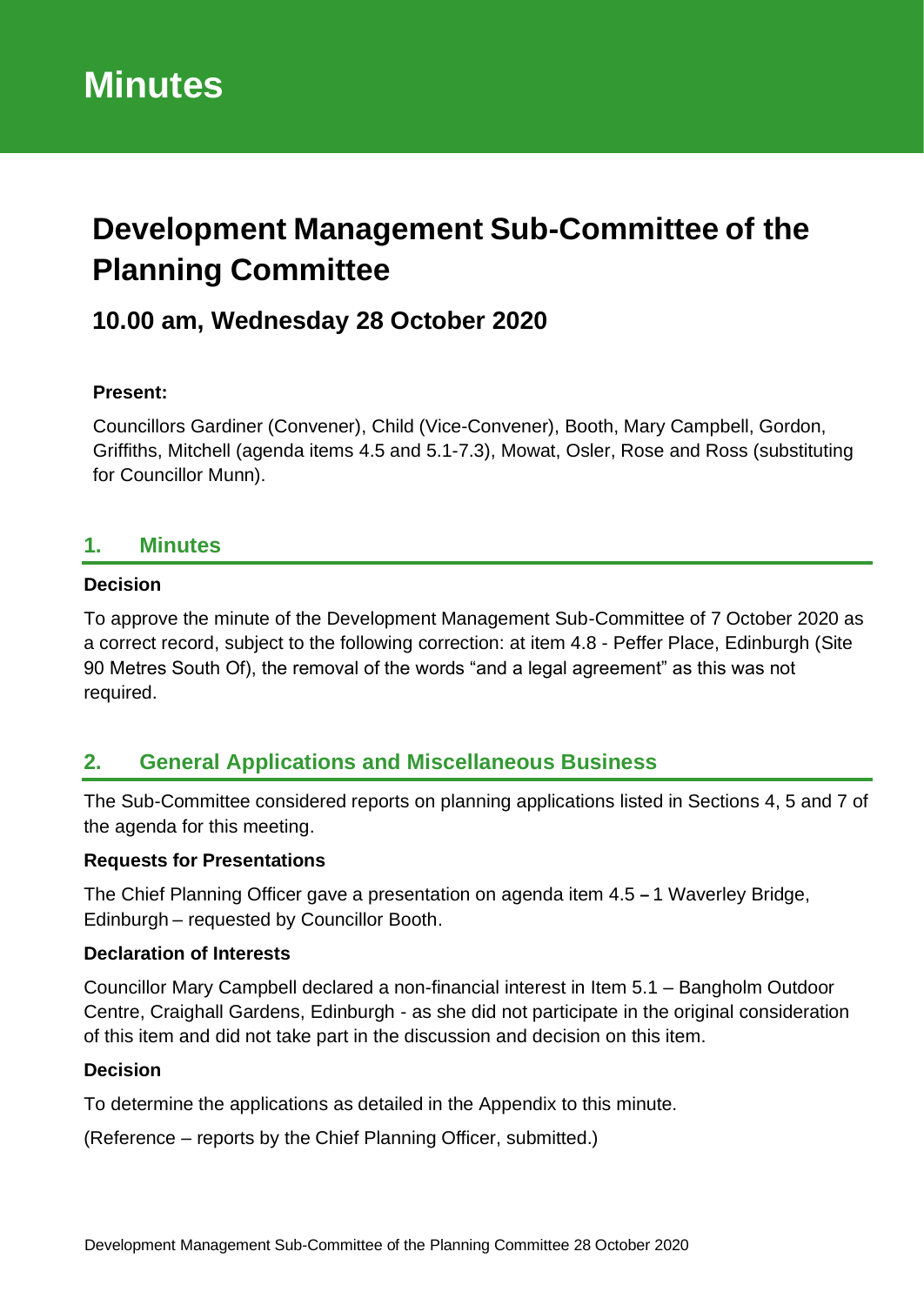# **Appendix**

| Agenda Item No. /<br><b>Address</b>                                                                                                                                                                                                                             | <b>Details of Proposal/Reference No</b>                                                                                                                                                               | <b>Decision</b>                                                                                                                                                                                                                                                                                                                                                                                                                            |  |
|-----------------------------------------------------------------------------------------------------------------------------------------------------------------------------------------------------------------------------------------------------------------|-------------------------------------------------------------------------------------------------------------------------------------------------------------------------------------------------------|--------------------------------------------------------------------------------------------------------------------------------------------------------------------------------------------------------------------------------------------------------------------------------------------------------------------------------------------------------------------------------------------------------------------------------------------|--|
| Note: Detailed conditions/reasons for the following decisions are contained in the statutory<br>planning register.                                                                                                                                              |                                                                                                                                                                                                       |                                                                                                                                                                                                                                                                                                                                                                                                                                            |  |
| 4.1 – Report for<br>forthcoming<br>application by Smart<br>and Co. (Cont.) Plc<br>and Pitt Street<br><b>Properties Ltd for</b><br><b>Proposal of</b><br><b>Application Notice at</b><br><b>117-145 Pitt Street</b><br>and 9 Trafalgar Lane,<br><b>Edinburgh</b> | For a residential development with<br>associated landscaping, car parking,<br>and infrastructure - application no<br>20/03430/PAN                                                                     | 1)<br>To note the key issues at this<br>stage.<br>2)<br>To take account of the<br>following additional issues:<br>Explore the possibility of a<br>mixed use, housing led<br>development.<br>Ensure this would be a low<br>carbon development, with<br>minimal car use.<br>Ensure good quality<br>amenity space.<br>If there was to be car<br>parking, to ensure there<br>would be electric charging<br>points and city car club<br>spaces. |  |
| 4.2 - Flat 3, 4 Dewar<br><b>Place Lane,</b><br><b>Edinburgh</b>                                                                                                                                                                                                 | Change of use from residential flat<br>to holiday let - application no<br>20/03037/FUL                                                                                                                | To REFUSE planning permission<br>for the reasons set out in report<br>by the Chief Planning Officer.                                                                                                                                                                                                                                                                                                                                       |  |
| $4.3 - 23 - 24$<br><b>Greenside Place,</b><br><b>Edinburgh</b>                                                                                                                                                                                                  | Change of use from offices to<br>serviced apartments with associated<br>upgrading and refurbishment works<br>with replacement dormers and<br>rooflights (as amended) - application<br>no 20/02211/FUL | To GRANT planning permission<br>subject to the conditions, reasons<br>and informatives as set out in<br>section 3 of the report by the<br>Chief Planning Officer, and an<br>additional informative that the<br>rosette from the old tram line<br>should be preserved on the<br>building.                                                                                                                                                   |  |
| 4.4 – <u>23-24</u><br><b>Greenside Place,</b><br><b>Edinburgh</b>                                                                                                                                                                                               | Internal reconfiguration of existing<br>floorspace to create serviced<br>apartments with new, refurbished<br>and replacement dormer windows<br>(as amended) - application no<br>20/02212/LBC          | To GRANT listed building<br>consent subject to the<br>informatives as set out in section<br>3 of the report by the Chief<br>Planning Officer.                                                                                                                                                                                                                                                                                              |  |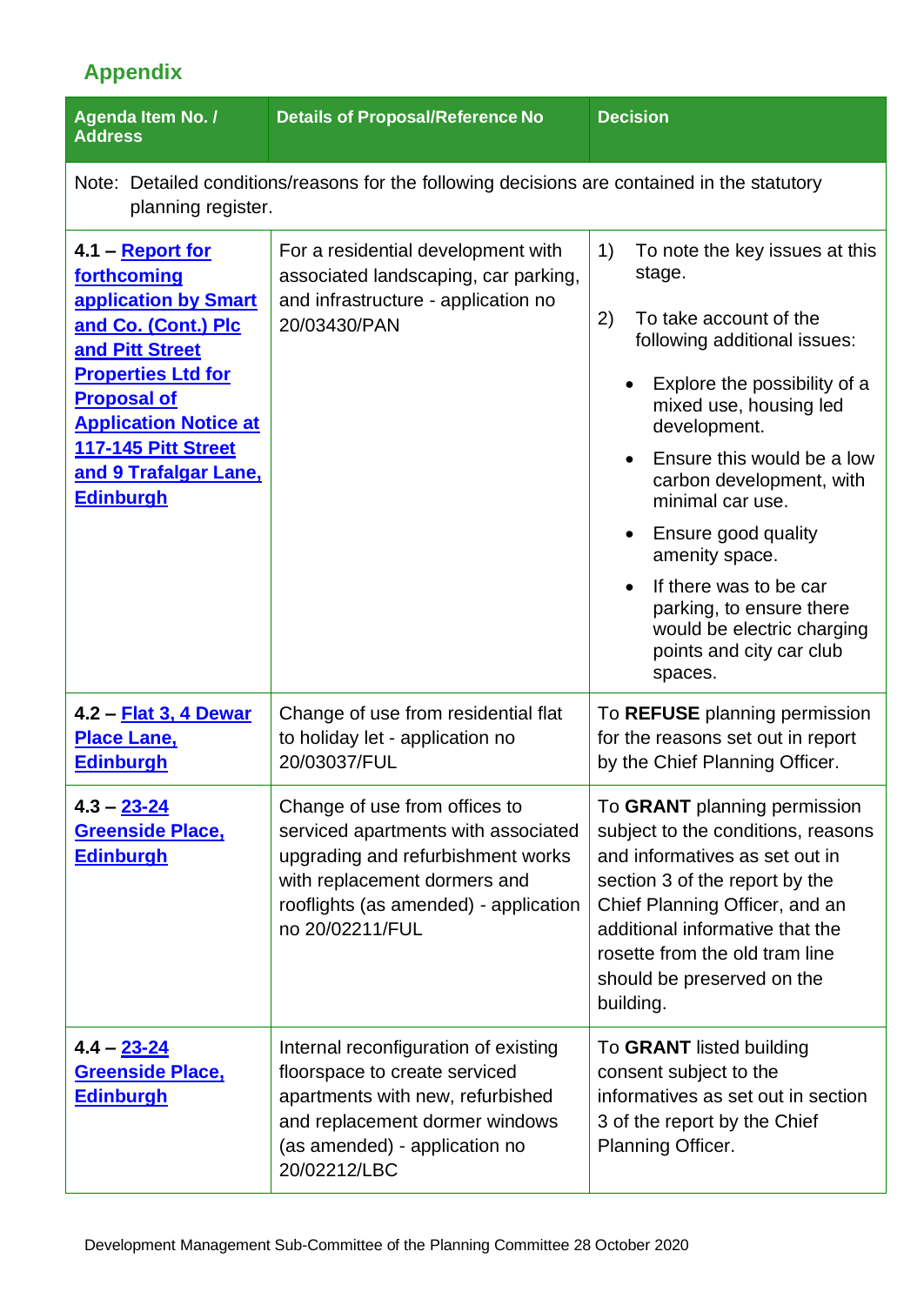| Agenda Item No. /<br><b>Address</b>                                                              | <b>Details of Proposal/Reference No</b>                                                                                                                                                                                                                                             | <b>Decision</b>                                                                                                                                                                                                                                                                                                                                                                                                    |
|--------------------------------------------------------------------------------------------------|-------------------------------------------------------------------------------------------------------------------------------------------------------------------------------------------------------------------------------------------------------------------------------------|--------------------------------------------------------------------------------------------------------------------------------------------------------------------------------------------------------------------------------------------------------------------------------------------------------------------------------------------------------------------------------------------------------------------|
| 4.5 – 1 Waverley<br><b>Bridge, Edinburgh</b>                                                     | Pop-up event on mall roof,<br>consisting of canvas tipi bar and<br>food truck. Decorated with festoon<br>lighting (as amended) - application<br>no - 20/03336/FUL                                                                                                                   | To GRANT planning permission<br>subject to the conditions, reasons<br>and informatives as set out in<br>section 3 of the report by the<br>Chief Planning Officer.                                                                                                                                                                                                                                                  |
| 5.1 – <b>Bangholm</b><br><b>Outdoor Centre,</b><br><b>Craighall Gardens,</b><br><u>Edinburgh</u> | Erection of new build Sports and<br>Outdoor Centre to replace existing<br>facilities on site (to be demolished)<br>and provide sports facilities to be<br>used by both Trinity Academy<br>(located on Craighall Avenue) and<br>the wider community - application<br>no 19/05832/FUL | To GRANT planning permission<br>subject to the conditions, reasons<br>and informatives as set out in<br>section 3 of the report of<br>Committee of 23 September 2020<br>by the Chief Planning Officer and<br>an additional informative to<br>consider expanding disabled<br>parking provision.                                                                                                                     |
|                                                                                                  |                                                                                                                                                                                                                                                                                     | <b>Dissent</b><br>Councillor Booth requested that<br>his dissent be recorded in respect<br>of this item.                                                                                                                                                                                                                                                                                                           |
| 5.2 – Corstorphine<br>Hospital, 136<br><b>Corstorphine Road,</b><br><b>Edinburgh</b>             | Redevelopment of the former<br>Corstorphine Hospital to form 76<br>residential apartments (including 44<br>new build apartments) and<br>associated community hub,<br>vehicular access, car parking and<br>landscape works (as amended) -<br>application no 17/04137/FUL             | To GRANT the discharge of<br>condition 10 of planning<br>application 17/01437/FUL                                                                                                                                                                                                                                                                                                                                  |
| $5.3 - West$<br><b>Bonnington Farm,</b><br><b>Kirknewton</b>                                     | Erection of farmhouse in connection<br>with agricultural use (as amended) -<br>application no 18/10372/FUL                                                                                                                                                                          | To GRANT planning permission<br>subject to the conditions,<br>reasons, informatives and a legal<br>agreement as set out in section 3<br>of the report to Committee of 31<br>July 2019 by the Chief Planning<br>Officer and to agree to a further<br>three-month extension to the<br>period to conclude the legal<br>agreement which will enable the<br>planning permission to be<br>released for this application. |